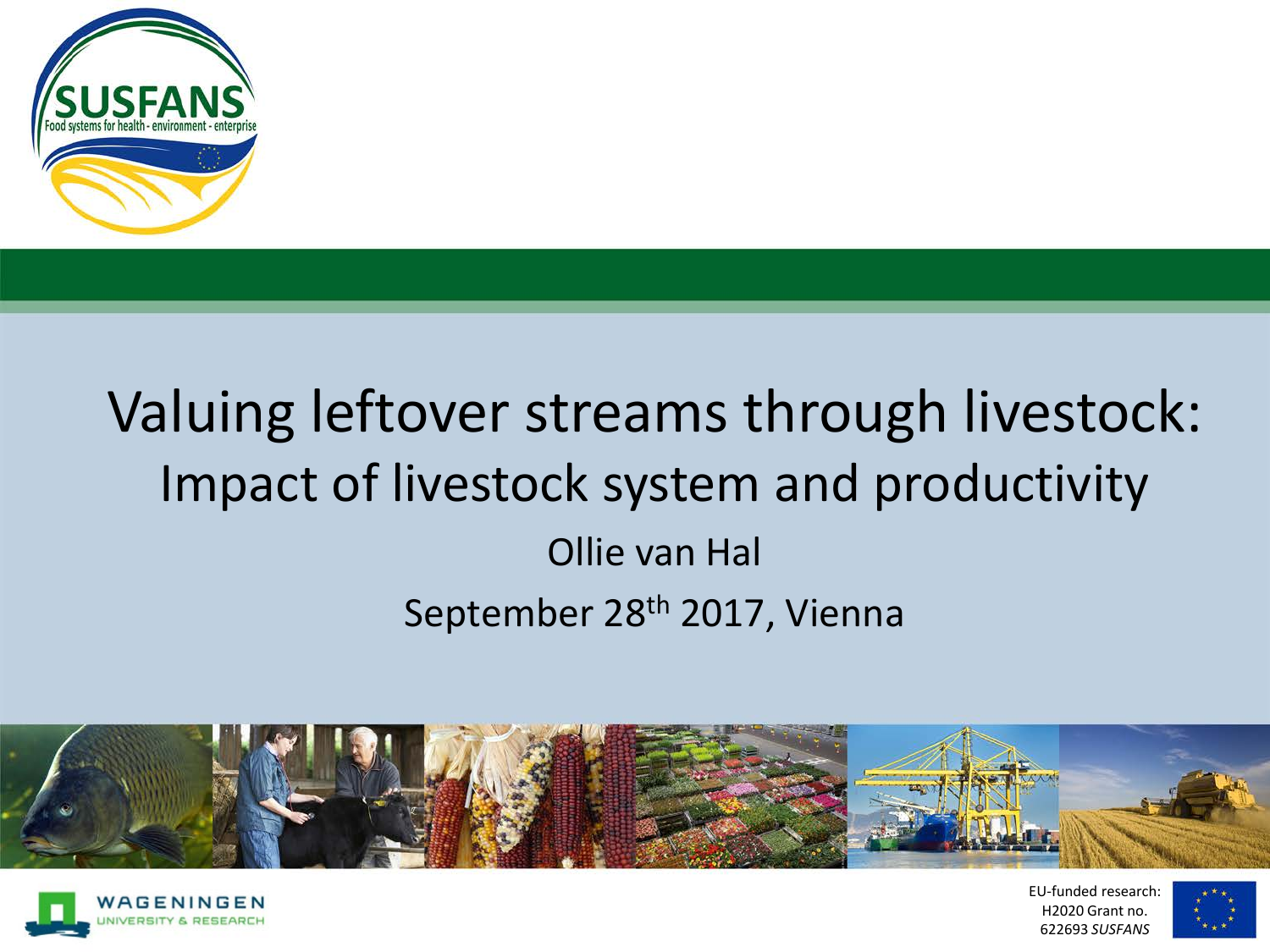

## Dual challenge of the food system





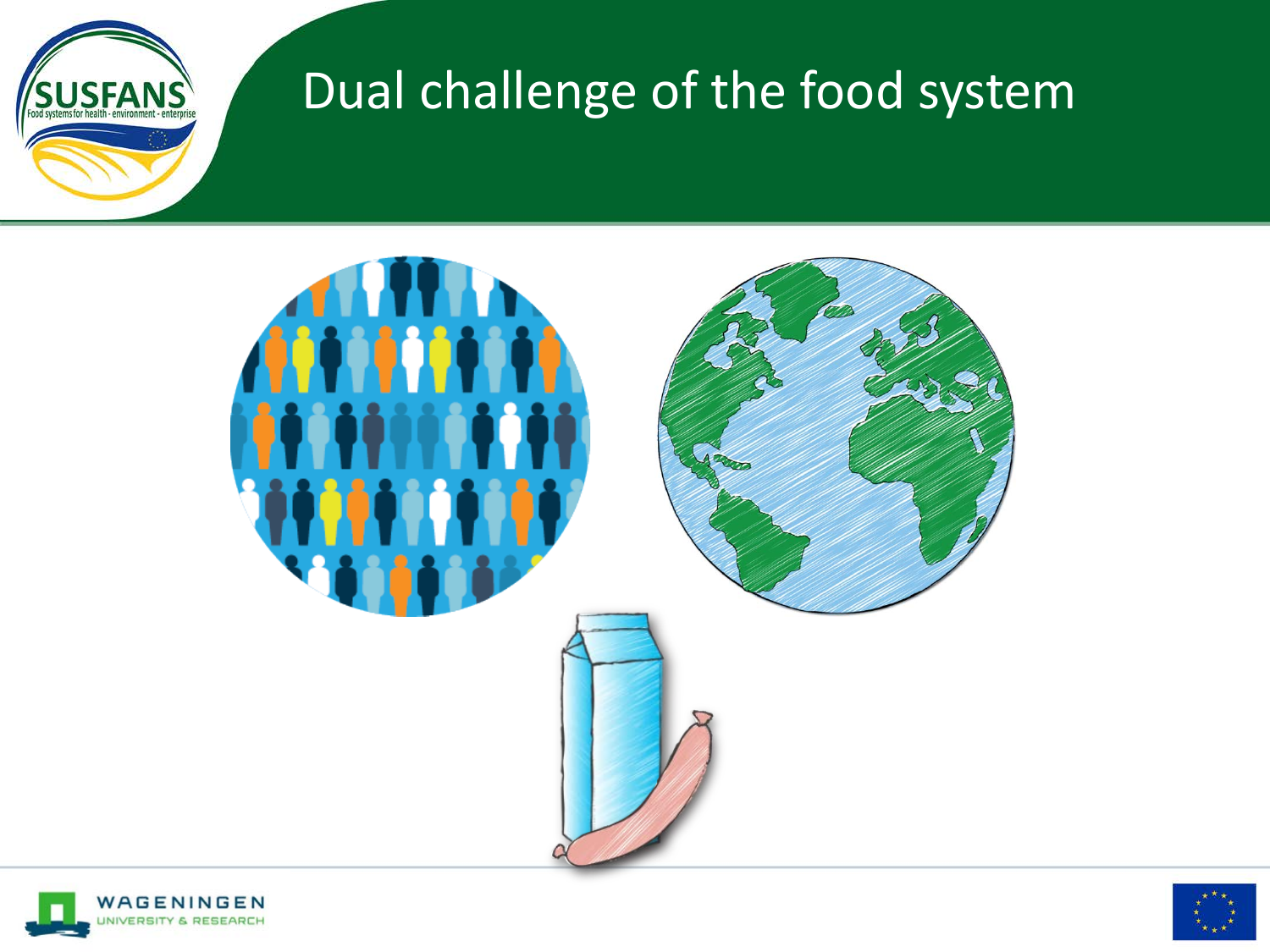

### Feeding leftover streams



#### Default livestock: avoiding feed-food competition!



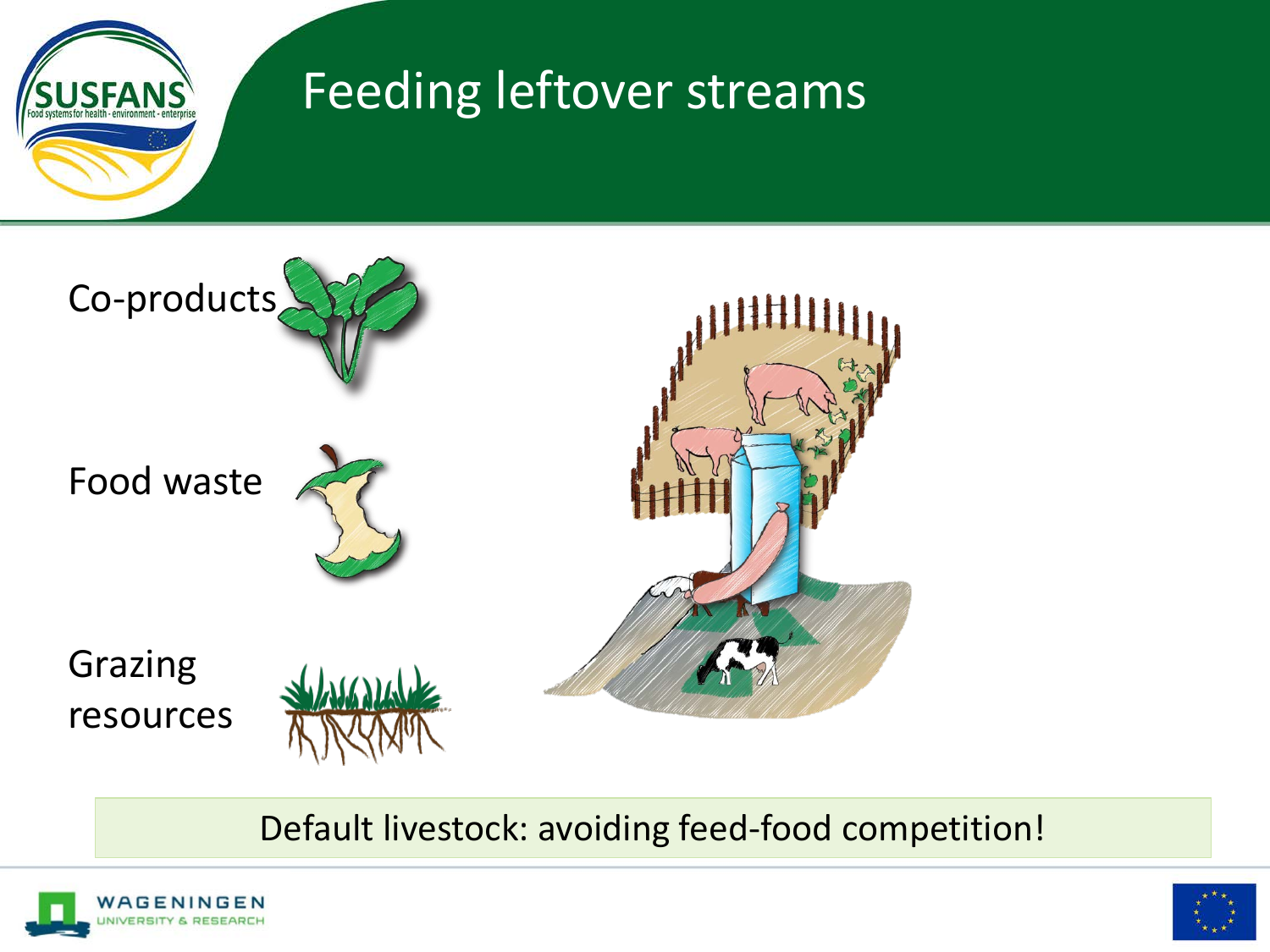

## Amount of animal protein

| Article                     | Protein per capita per<br>day $(g)$ | Food<br>waste | Co-<br>products | Marginal<br>land | Crop-<br>residues | <b>BIT</b><br>Products |
|-----------------------------|-------------------------------------|---------------|-----------------|------------------|-------------------|------------------------|
| Elferink et al. (2008)      | 27                                  |               | x               |                  |                   | meat                   |
| Smil (2014)                 | 9                                   |               | X               | X                | X                 | meat                   |
| Schader et al. (2015)       | 9                                   |               | X               | X                |                   | meat, milk, eggs       |
| Van Kernebeek et al. (2016) |                                     | X             | X               |                  |                   | meat, milk             |
| Van Zanten et al. (2016)    | 21                                  | x             | X               | x                |                   | meat, milk             |

Which combination of livestock systems, differing in production level, can optimally convert leftover streams into animal protein.



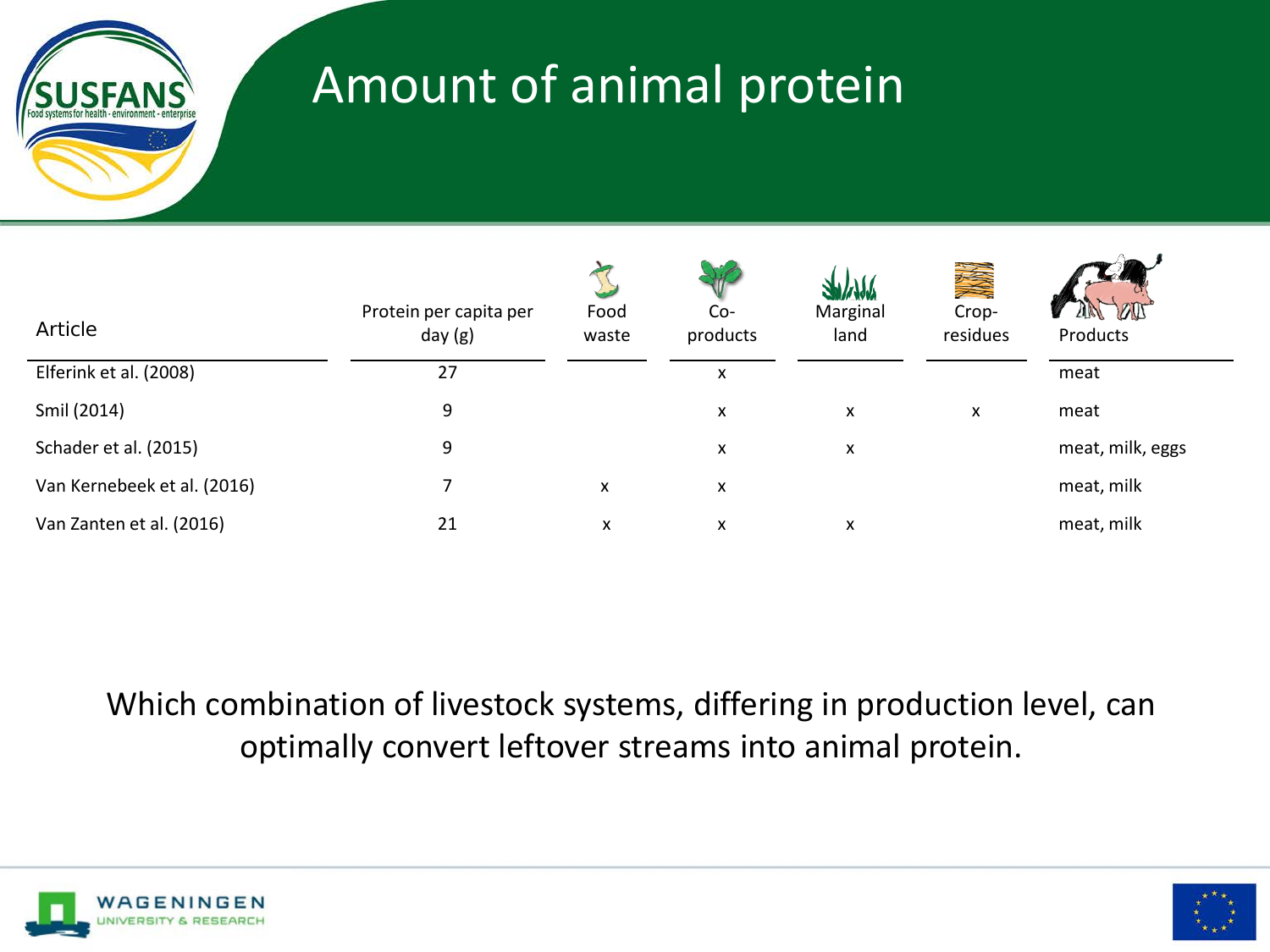

## The optimisation model







#### Input Strategy of the Second Second Second Second Second Second Second Second Second Second Second Second Second Second Second Second Second Second Second Second Second Second Second Second Second Second Second Second Seco  $\curvearrowright$ Calf  $\rightarrow$  Basic Young st.  $\rightarrow$  Basic Low productive  $\rightarrow$ Dairy Mid productive  $\rightarrow$ cow  $\rightarrow$ High productive



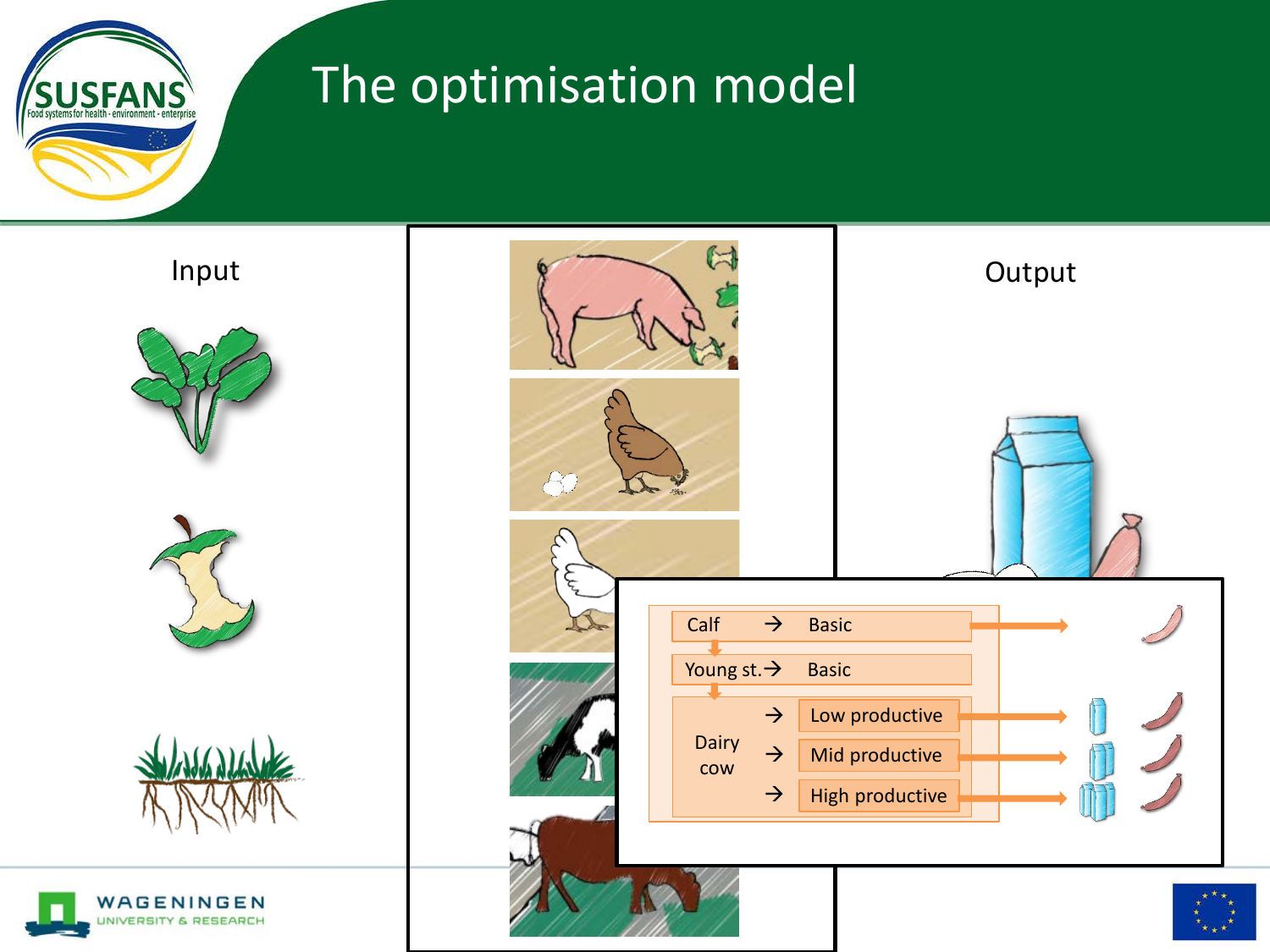

## Preliminary results

| Article                     | Protein per capita per<br>day (g) | Food<br>waste | Co-<br>products | <b>ANYVYNY</b><br>Marginal<br>land | Crop-<br>residues | Products         |
|-----------------------------|-----------------------------------|---------------|-----------------|------------------------------------|-------------------|------------------|
| Elferink et al. (2008)      | 27                                |               | X               |                                    |                   | meat             |
| Smil (2014)                 | 9                                 |               | X               | X                                  | X                 | meat             |
| Schader et al. (2015)       | 9                                 |               | x               | X                                  |                   | meat, milk, eggs |
| Van Kernebeek et al. (2016) |                                   | X             | X               |                                    |                   | meat, milk       |
| Van Zanten et al. (2016)    | 21                                | X             | X               | X                                  |                   | meat, milk       |
| Van Hal et al. ()           | 43                                | X             | X               | X                                  |                   | meat, milk, eggs |



|          | <b>DETIORITY TO WASTE AVAILABILLY</b> | Nutrient |           | Output  | <b>DRI</b> | $%$ DRI |
|----------|---------------------------------------|----------|-----------|---------|------------|---------|
| 46       |                                       | Protein  | (g)       | 42.89   | 57         | 75.24%  |
| 45<br>44 |                                       | VitD     | $(\mu$ g) | 1.18    | 15         | 7.84%   |
| 43       |                                       | VitB12   | $(\mu$ g) | 5.79    | 4          | 144.64% |
| 42       |                                       | Calcium  | (mg)      | 1290.76 | 750        | 172.10% |
| 41       |                                       | Iron     | (mg)      | 1.00    | 6.5        | 15.32%  |
| 40<br>39 |                                       | Zinc     | (mg)      | 5.85    | 6.85       | 85.34%  |
| 38       |                                       | Selenium | $(\mu$ g) | 49.60   | 70         | 70.85%  |
|          |                                       |          |           |         |            |         |



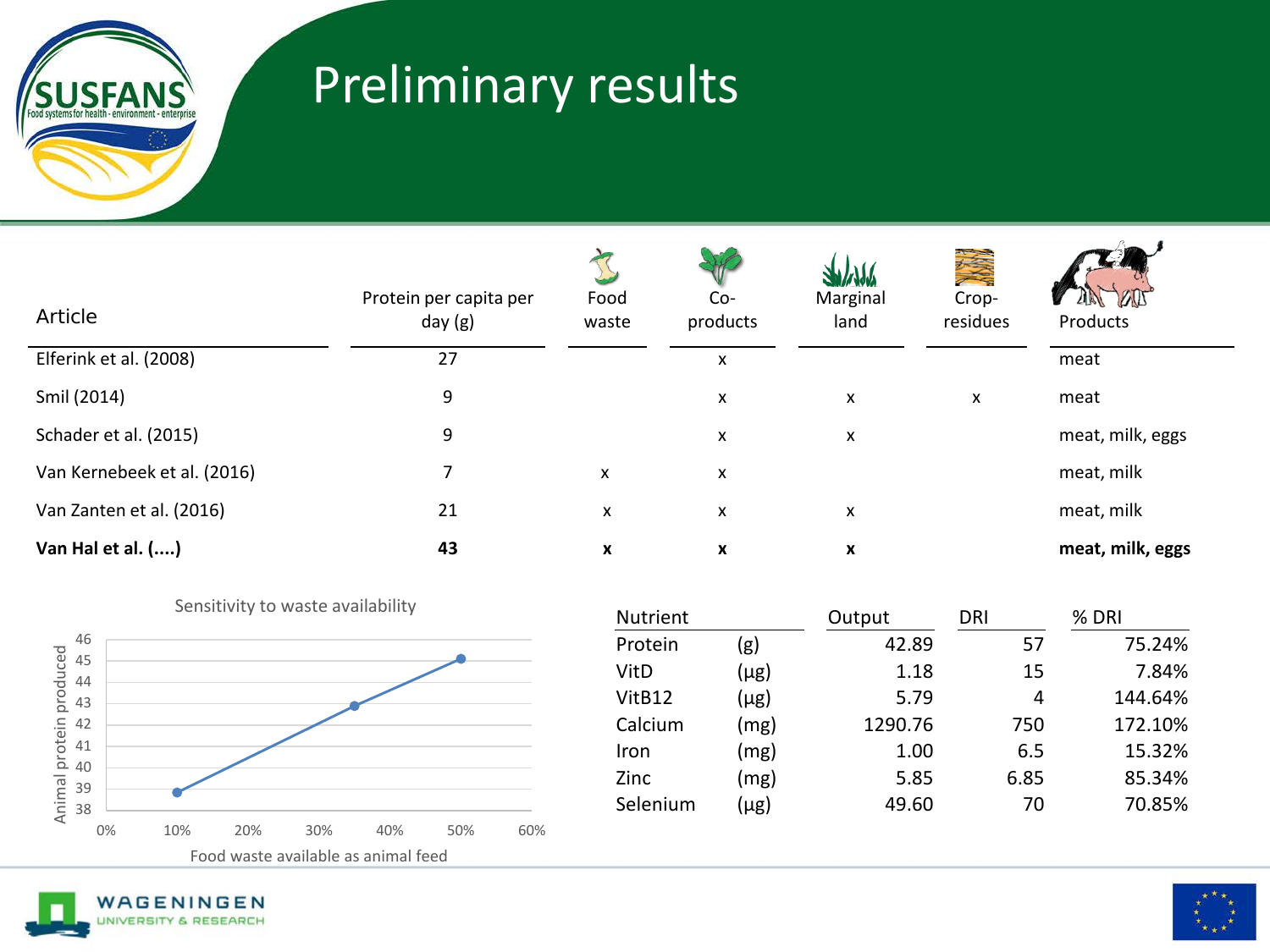**SUSFANS** 

## Preliminary results

|             | # livestock                                                   | g product/cap/day                   | g protein/cap/day |
|-------------|---------------------------------------------------------------|-------------------------------------|-------------------|
| $\boxtimes$ | 1,183,295<br>Low:<br>Mid:<br>High:                            | 0.51<br>Meat:                       | 0.11              |
| $\approx$   | 7,230,407<br>Low:<br>Mid:<br>High:                            | 0.02<br>Meat:<br>0.54<br>Eggs:      | 0.07              |
|             | Low:<br>Mid:<br>High:                                         |                                     |                   |
|             | Low:<br>7,645,044<br>Mid:<br>23,008,565<br>High:<br>7,186,392 | Milk:<br>1,139.28<br>38.49<br>Meat: | 42.71             |
|             | Low:<br>Mid:<br>High:                                         |                                     |                   |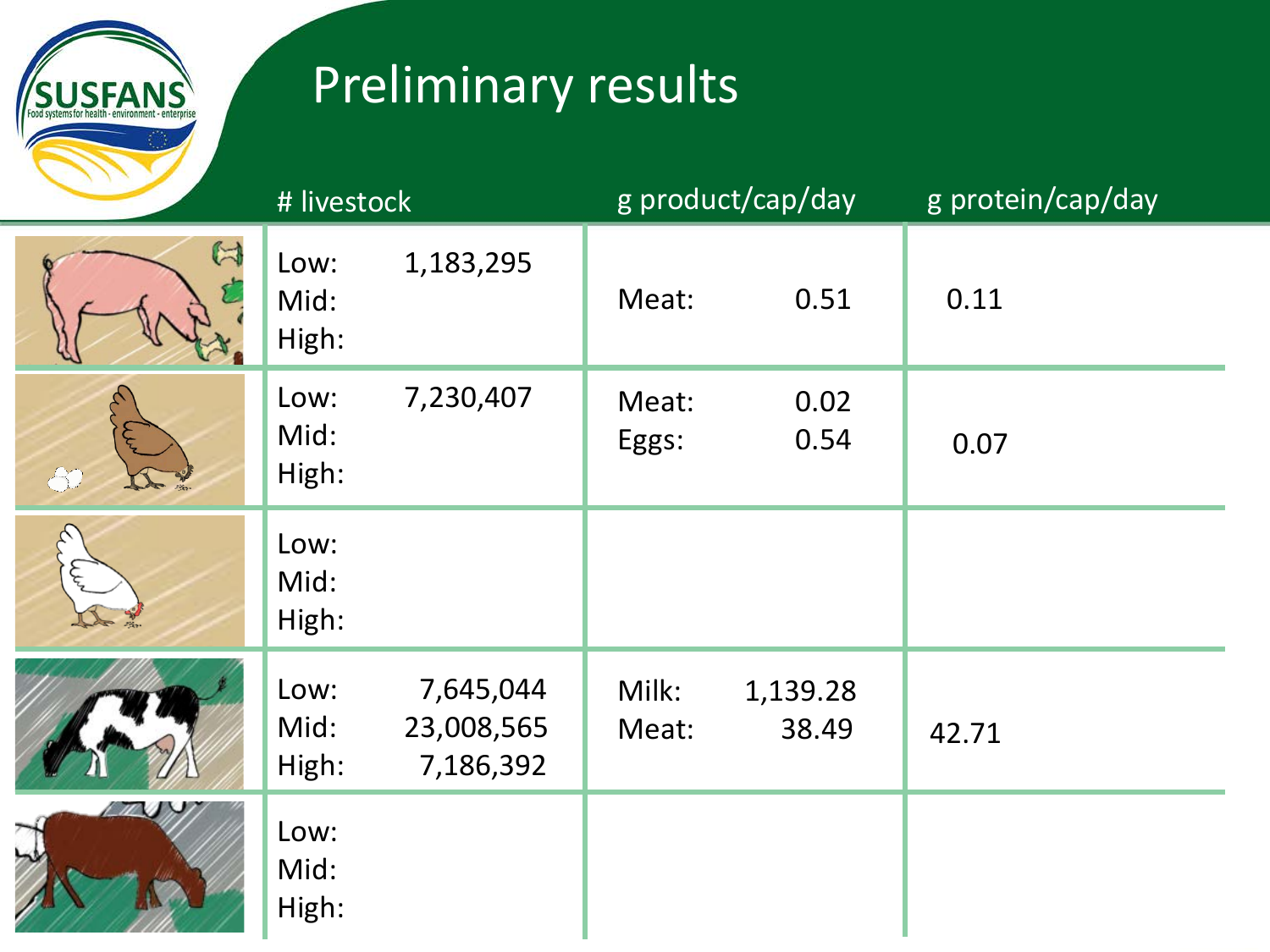

#### Future research



### The ruminant dilemma: the trade-off between food security and global warming.



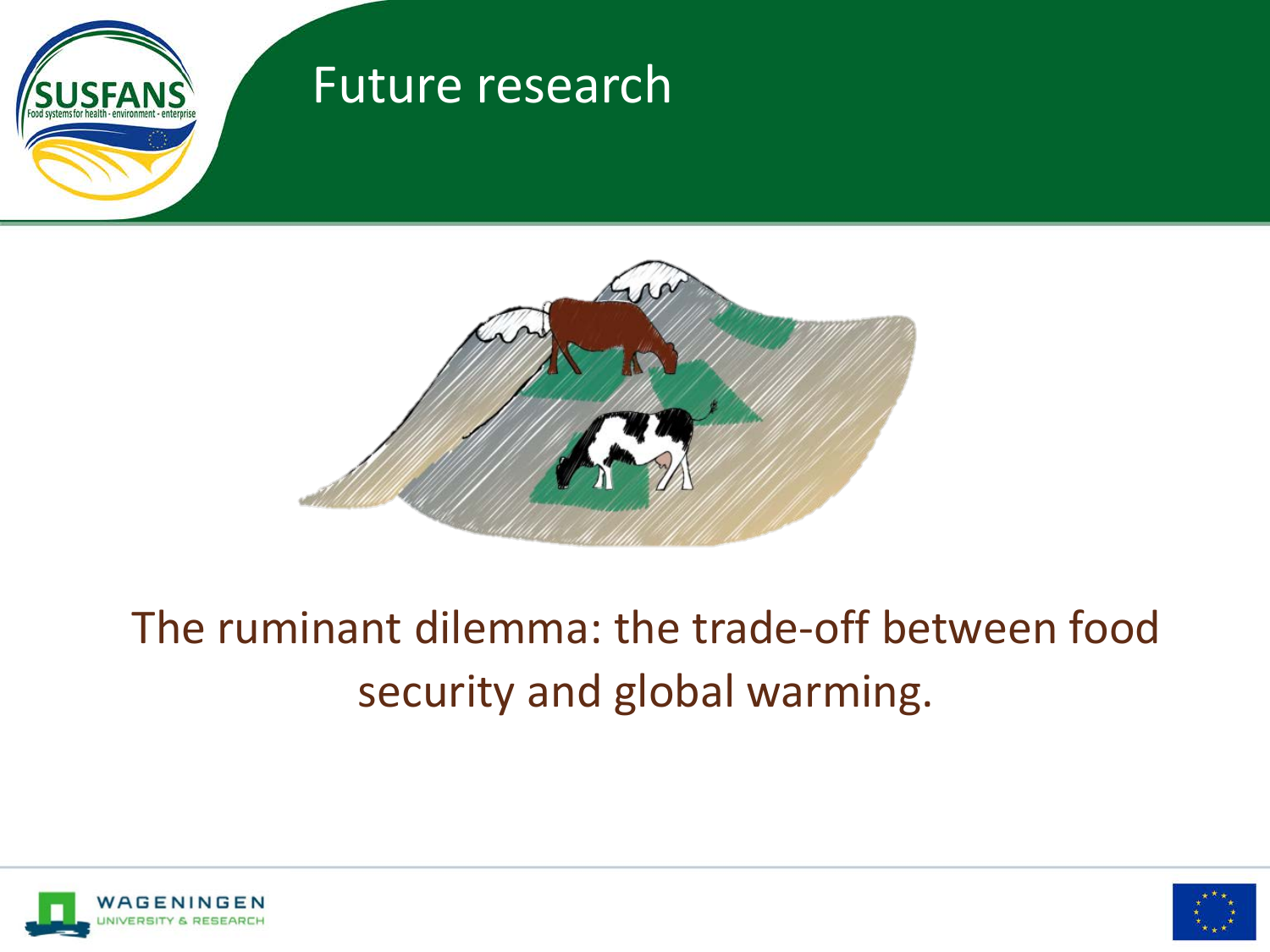

# Thank you ollie.vanhal@wur.nl



Illustrations by Birgit Boogaard

Advice, Training & Illustrations in Agriculture and Sustainable Development